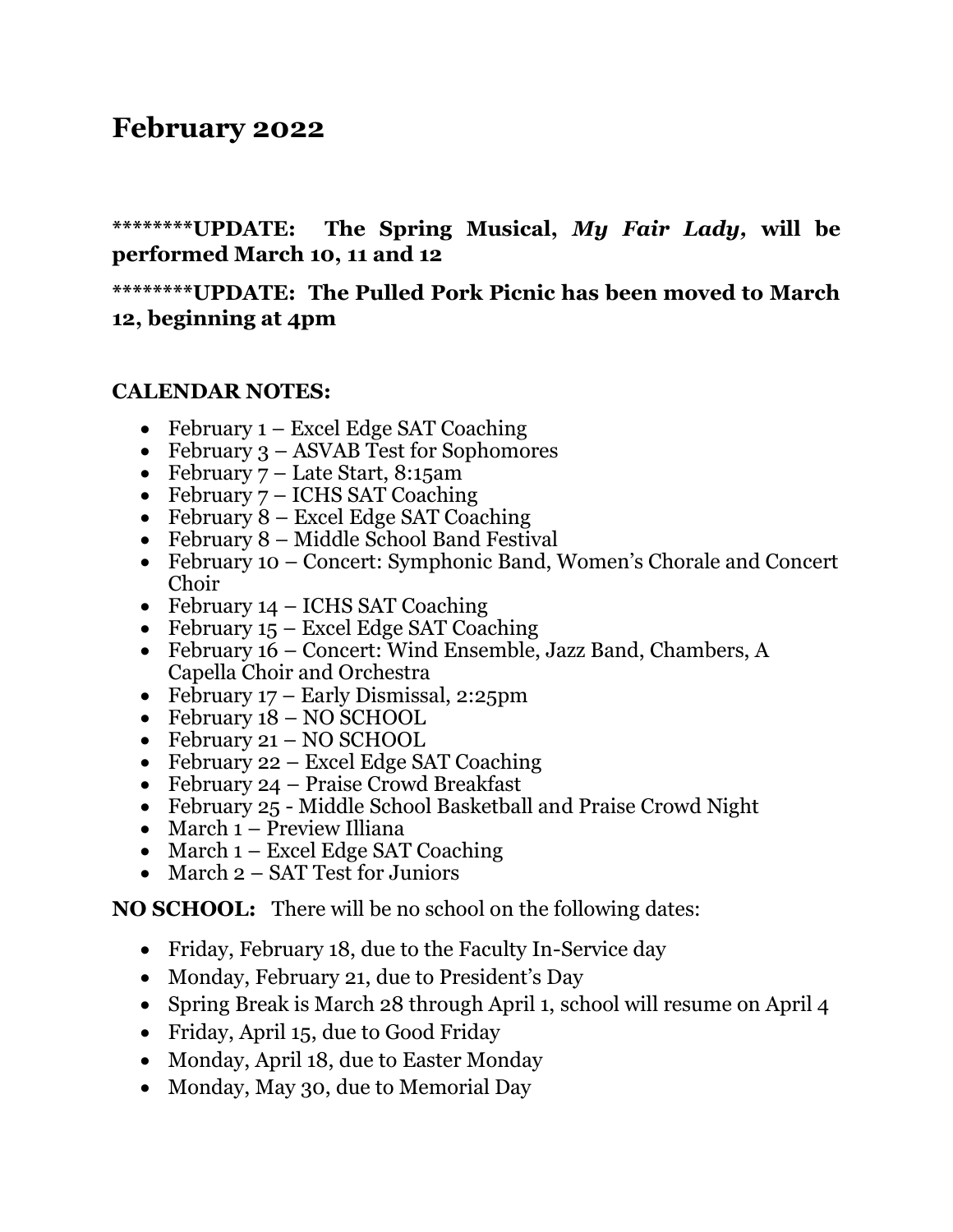#### **ADMISSIONS & ENROLLMENT NEWS:**

### **ATTENTION PARENTS OF EIGHTH GRADERS:**

High School is just around the corner for your soon-to-be-graduating student! Illiana is now accepting online applications for the 2022-2023 academic year. Current Illiana families can access the application in their Family Portal under Apply/Enroll. New families should visit the Admissions page on the Illiana website. Please pass this information on to friends and family.

**PREVIEW ILLIANA:** Join us on March 1 for the Spring Edition of PREVIEW ILLIANA. Please be sure to register online.

**RE-ENROLLMENT:** Re-enrollment for the 2022-2023 school year will be automatic again this year. Principal Peter Boonstra sent a letter to all families in January regarding this.

**CONTACT:** Please direct all questions and inquiries to our Director of Admissions, Jenna Dutton, at 219-558-7066 Ext. 41 or [jdutton@illianachristian.org](mailto:jdutton@illianachristian.org)

**SPRING MUSICAL:** Eliza Doolittle thinks this musical will be "loverly." Henry Higgins, Pickering, Freddy, and all the other cast members agree. *My Fair Lady* is coming to Illiana in March! Come hear your favorite tunes about love, language, and lessons in speech when students take to the stage for 4 performances March 10, 11 & 12. Tickets will be \$10 and will be for sale through the front office starting at the end of February.

## **ATHLETIC DEPARTMENT:**

- **EMPLOYMENT OPPORTUNITIES:** We have the following coaching openings: JV girls tennis coach for this spring, and a jump coach & assistant throws coach for Track & Field for this spring. Also, we are looking for a freshman girls volleyball coach for fall, 2022. If you are interested in any of these positions, contact Darren DeBoer at [ddeboer@illianachristian.org.](mailto:ddeboer@illianachristian.org)
- **SPRING SPORTS TRYOUTS:**
- Boys and Girls track will start February 14
- Boys Volleyball Tryouts begin February 28
- Softball Tryouts begin March 7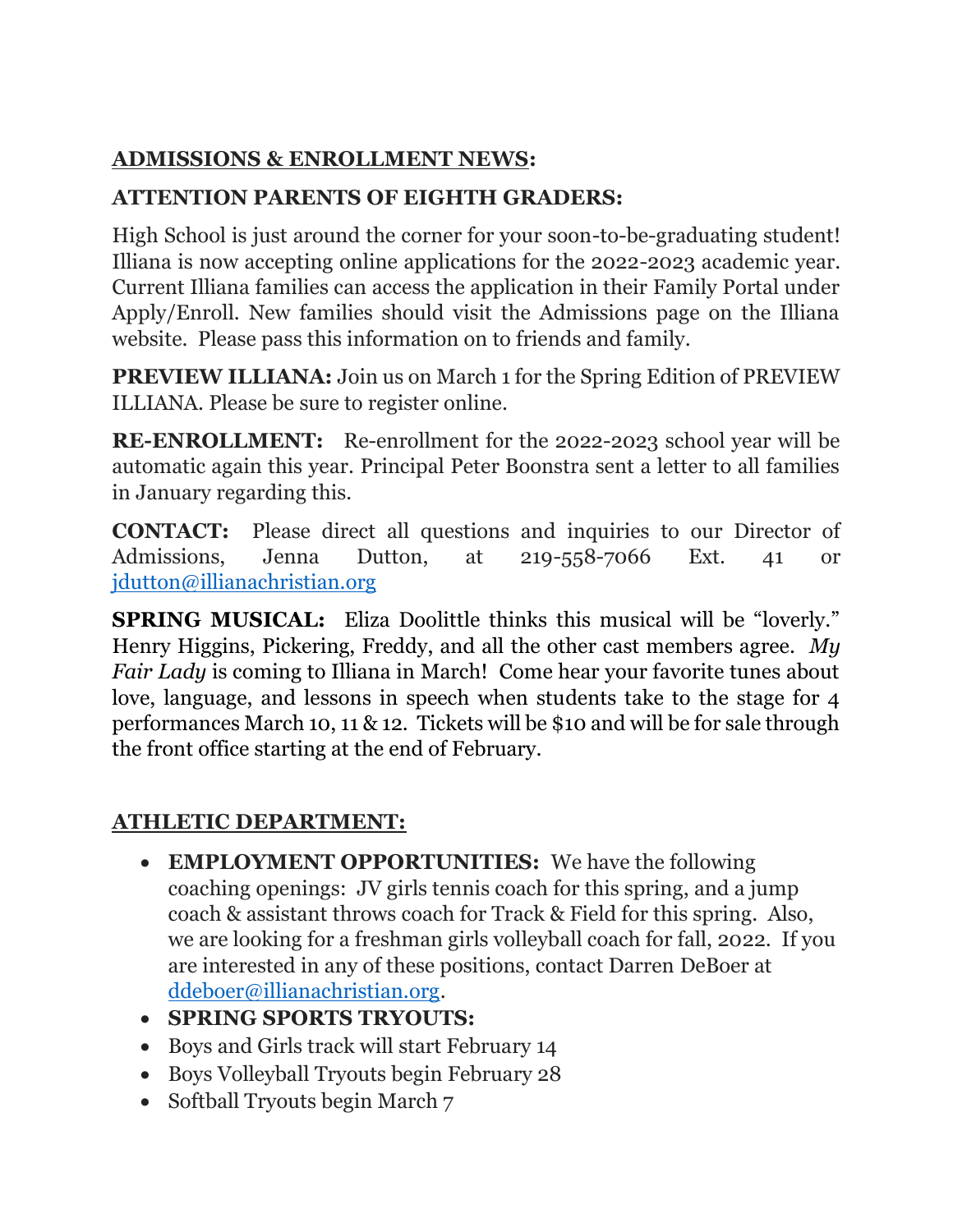- Girls Tennis Tryouts begin March 14
- Boys Golf Tryouts begin March 14
- Baseball Tryouts begin March 14
- **PANCAKE PACER:** Our 12<sup>th</sup> Annual Pancake Pacer 5k run/walk will be held on Saturday, April 23, 2022, at 7:30 a.m. Following the race will be our famous pancake breakfast. All of the proceeds will benefit the Illiana Athletic Department. You may [register online.](https://runsignup.com/Race/IN/Dyer/IllianaPancakePacer5kRunWalk)

#### **COUNSELING OFFICE:**

- This year, all **SOPHOMORES** will be participating in the **ASVAB Career Exploration Program**. This program is a comprehensive career exploration and planning tool that includes the most widely used multiple-aptitude test battery in the world. It also offers an interest inventory and other activities designed to help students identify which careers will best fit their skills. The aptitude portion will test students in the following areas: general science, mathematics, word knowledge, paragraph comprehension, electronics information, auto and shop information, and mechanical comprehension. After their results come in, students will receive help with interpreting their scores and connecting those to future career choices.
- **The ASVAB will take place Thursday, February 3rd from 1st - 4th periods. Students will report directly to the ARC at 7:45 am instead of going to homeroom. They should bring two #2 pencils, snacks, and water.**
- The **SAT test** will be offered at Illiana Christian High School on Wednesday, March 2, 2022. This is a change from our past when we used to give the ACT on a Saturday in April. Indiana has transitioned to an SAT testing state, and therefore will be offering it free for every junior on that Wednesday. This SAT test can be used for your child's college entrance score and it will also be used for his/her school pathway for the high school diploma.
- **COURSE SELECTION:** In February, the counselors will be meeting with students in their English classes to go over their transcripts, courses required for graduation, Graduation Pathways, the Indiana Core 40 requirements, and the 2022-2023 course selection process. Each student will be given paperwork to bring home to share with parents/guardians. This is a great opportunity for families to discuss courses for next year and their child's potential career plans. The deadline for choosing courses is **FRIDAY, FEBRUARY 25**.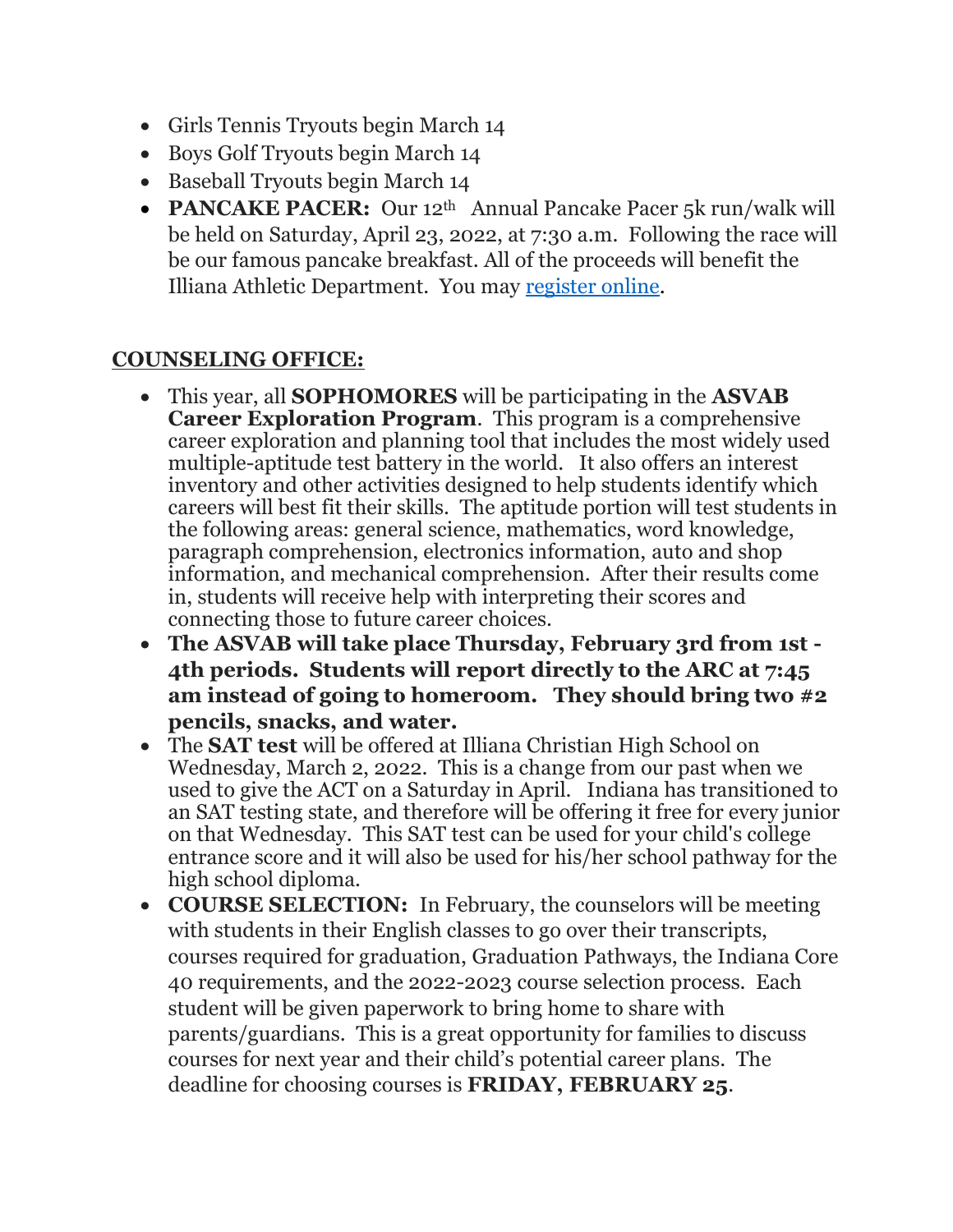• If you have any questions regarding the SAT test or course selection, contact your student's counselor. Contact Mrs. Melanie Benes for students whose last names begin with  $A - K$  [\(mbenes@illianaweb.org\)](mailto:mbenes@illianaweb.org) or Mr. Neil Zandstra for students whose last names begin with L – Z [\(nzandsra@illianaweb.org\)](mailto:nzandsra@illianaweb.org).

## **P.I.E. NEWS:**

- **SCRIP:** SCRIP payout was applied to your tuition statements in Jan. You should see the tuition credit on your February statement. Just a reminder that the SCRIP store is open during regular school office hours. Tuition earnings for last quarter were \$10,673,38. Order forms can be found online or in the rack outside of the office. Your student can drop off your form in the office also. Just please fill out the form ahead of time so that the denominations that are given are the ones you would like. If you have questions about SCRIP, please contact Jill Rozendal at [scrip@illianachristian.org.](mailto:scrip@illianachristian.org)
- Thank you to those who have volunteered in the lunch program! For those of you looking to sign up to work off your \$200 PIE fee, please click on this link thru [signup.com,](http://signup.com/)<https://signup.com/go/gzXMTib>
- **Save the Date:** The Spring Supper will be on Friday, March 18, 2022. Make dinner as easy as pie and support ICHS! Look out for future details on ordering your pizza, salad and pie meal. Delivery and carry out options will be available.
- The PIE Board is looking for a new Volunteer Coordinator. Duties include creating the Sign Up for PIE volunteer hours and managing throughout the year, as well as tracking volunteer hours. Please contact Kathie Neumeyer for more information at 219-776-9017 or [kthln275@yahoo.com.](http://kthln275@yahoo.com/)
- **P.I.E. CHARGES & CREDITS:** Only completed PIE Credits (\$200.00) will be applied at this time. Partial credits will be applied closer to the end of the school year. All P.I.E. volunteer questions or concerns should be directed to Kathy Neumeyer via email at [kthln275@yahoo.com](mailto:kthln275@yahoo.com)

**VIKING ACADEMY:** Viking Academy 2022 is July 11-29. We can't wait to see you all! Keep an eye out on our website for all the camps being offered this year! Registration opens March 1.